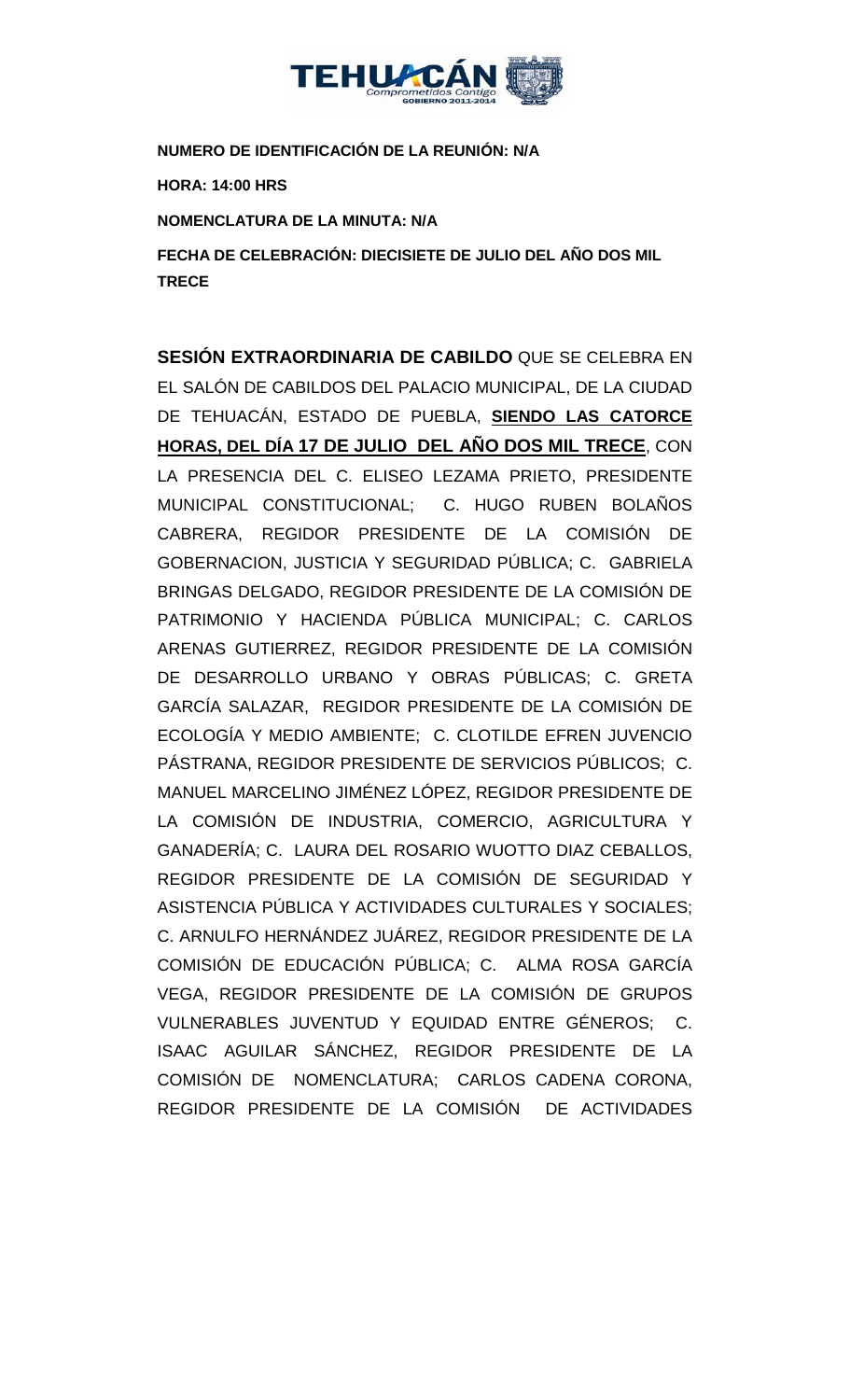DEPORTIVAS; C. ENRIQUE BUSTOS FLORES, REGIDOR PRESIDENTE DE LA COMISIÓN DE PATRIMONIO HISTÓRICO; C. LIC. ROBERTO IVÁN LINARES CHÁVEZ, SÍNDICO MUNICIPAL, ASÍ COMO EL C. DR. JOSÉ ORLANDO CUALLO CINTA, SECRETARIO DEL AYUNTAMIENTO QUIEN DA FE.---------------------------------------------

UNA VEZ QUE SE HA PASADO LISTA DE ASISTENCIA SE INFORMA LO SIGUIENTE:

NO SE ENCUENTRA PRESENTE EN ESTA SESIÓN DE CABILDO LA REGIDORA GRETA GARCÍA SALAZAR, PROFR. ARNULFO HERNÁNDEZ JUÁREZ Y CARLOS CADENA CORONA.

SEÑOR PRESIDENTE LE COMUNICO QUE SE ENCUENTRAN 11 DE LOS MIEMBROS DEL CABILDO, POR LO ANTERIOR SE DECLARA EL QUÓRUM LEGAL PARA CONTINUAR CON LA PRESENTE SESIÓN DE CABILDO.

EL C. DR. JOSÉ ORLANDO CUALLO CINTA, PROCEDE A DAR LECTURA AL ORDEN DEL DÍA, MISMA QUE CONTIENE LOS SIGUIENTES PUNTOS:

### **1.- APERTURA DE LA SESIÓN**

### **2.- LISTA DE ASISTENCIA**

### **3.- DECLARATORIA DEL QUÓRUM**

#### **4.- COMISIÓN DE PATRIMONIO Y HACIENDA PÚBLICA MUNICIPAL.**

 ANÁLISIS, DISCUSIÓN Y EN SU CASO APROBACIÓN DEL DICTAMEN QUE CONTIENE LOS ESTADOS DE ORIGEN Y APLICACIÓN DE RECURSOS, QUE COMPRENDE EL PERIODO DEL 01 AL 30 DE JUNIO DEL AÑO QUE TRANSCURRE, Y TRASPASOS PRESUPUESTALES DEL 01 AL 30 DE JUNIO DE 2013 Y SEGUNDO INFORME DE AVANCE DE GESTIÓN FINANCIERA DEL 01 DE ABRIL AL 30 DE JUNIO DE 2013.

**COMISIÓN DE PATRIMONIO Y HACIENDA PÚBLICA MUNICIPAL. - ANÁLISIS, DISCUSIÓN Y EN SU CASO APROBACIÓN DEL DICTAMEN QUE CONTIENE LOS ESTADOS DE ORIGEN Y APLICACIÓN DE RECURSOS, QUE COMPRENDE EL PERIODO DEL 01 AL 30 DE JUNIO DEL AÑO QUE TRANSCURRE, Y TRASPASOS PRESUPUESTALES DEL 01 AL 30 DE JUNIO DE 2013 Y SEGUNDO INFORME DE AVANCE DE GESTIÓN FINANCIERA DEL 01 DE ABRIL AL 30 DE JUNIO DEL 2013.**

SEÑORA REGIDORA TIENE USTED EL USO DE LA PALABRA.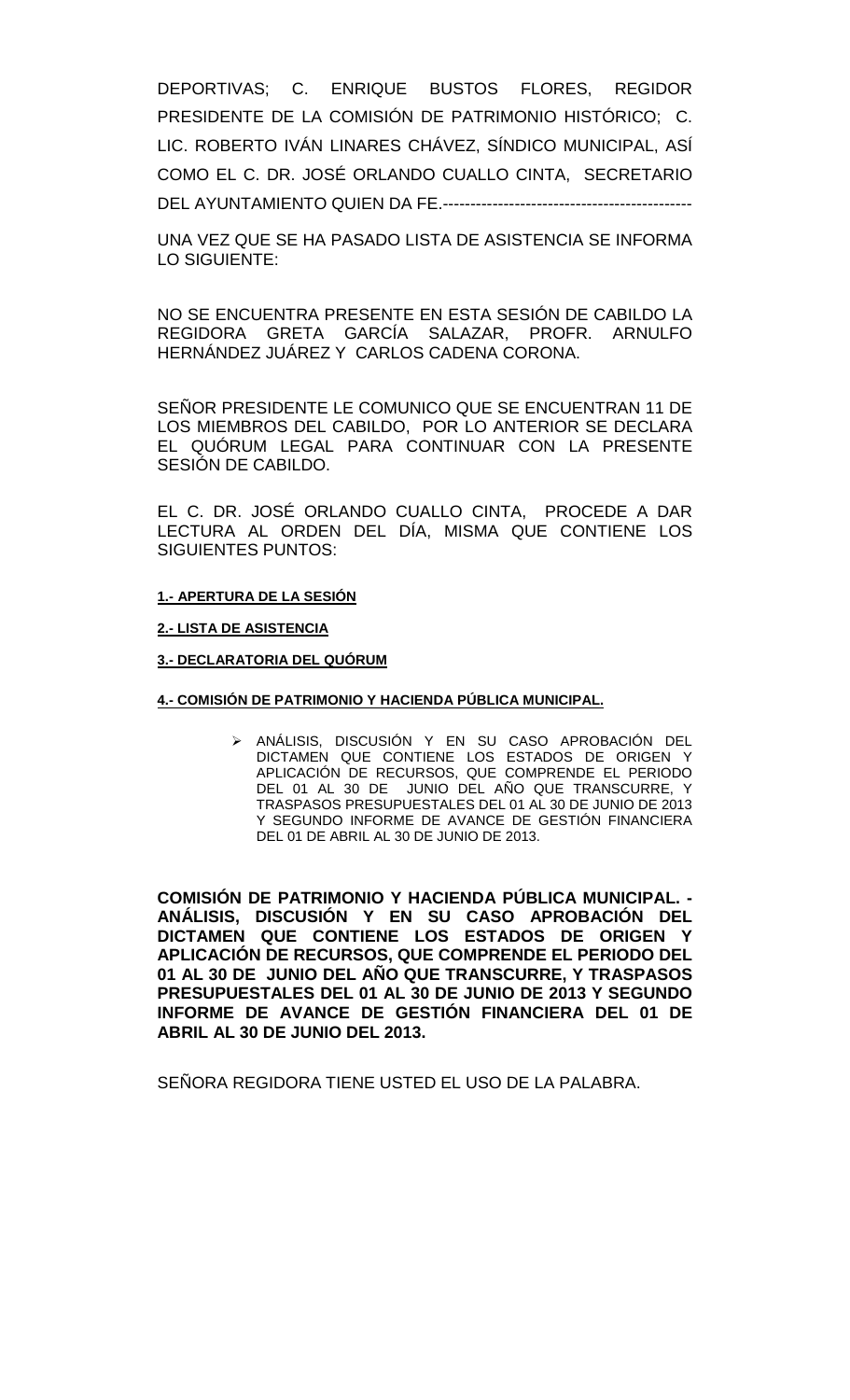LA C. GABRIELA BRINGAS DELGADO, PROCEDE A DAR LECTURA AL DICTAMEN CORRESPONDIENTE, MISMO QUE A LA LETRA DICE:

### **"…HONORABLE CABILDO:**

LOS SUSCRITOS REGIDORES GABRIELA BRINGAS DELGADO, GRETA GARCÍA SALAZAR, Y HUGO BOLAÑOS CABRERA, MIEMBROS INTEGRANTES DE LA COMISIÓN DE PATRIMONIO Y HACIENDA PÚBLICA MUNICIPAL DEL H. AYUNTAMIENTO DE TEHUACÁN PUEBLA, EN USO DE LAS FACULTADES QUE NOS CONFIEREN LOS ARTÍCULOS 78 FRACCIÓN XIII, 92 FRACCIONES I, III Y V, DE LA LEY ORGÁNICA MUNICIPAL, Y DE ACUERDO CON LO QUE ESTABLECEN LOS ARTÍCULOS 37 FRACCIÓN IV INCISO A), 38 FRACCIONES I, II, III INCISOS A) B) Y D) DE LA LEY DE FISCALIZACIÓN SUPERIOR Y RENDICIÓN DE CUENTAS PARA EL ESTADO DE PUEBLA, SOMETEMOS A LA CONSIDERACIÓN DE ESTE HONORABLE CUERPO COLEGIADO EL PRESENTE DICTAMEN QUE VERSA SOBRE LOS ESTADOS DE ORIGEN Y APLICACIÓN DE RECURSOS, QUE COMPRENDE EL PERIODO DEL 01 AL 30 DE JUNIO DEL AÑO QUE TRANSCURRE, Y TRASPASOS PRESUPUESTALES DEL 01 AL 30 DE JUNIO DE 2013 Y SEGUNDO INFORME DE AVANCE DE GESTIÓN FINANCIERA DEL 01 DE ABRIL AL 30 DE JUNIO DE 2013.

## C O N S I D E R A N D O

I. QUE DE CONFORMIDAD CON LAS FRACCIONES II, IV DEL ARTÍCULO 115 DE LA CONSTITUCIÓN POLÍTICA DE LOS ESTADOS UNIDOS MEXICANOS, LOS MUNICIPIOS ESTARÁN INVESTIDOS DE PERSONALIDAD JURÍDICA Y MANEJARÁN SU PATRIMONIO CONFORME A LA LEY, LOS AYUNTAMIENTOS TENDRÁN FACULTADES PARA APROBAR, DE ACUERDO CON LAS LEYES EN MATERIA MUNICIPAL QUE DEBERÁN EXPEDIR LAS LEGISLATURAS DE LOS ESTADOS, LOS BANDOS DE POLICÍA Y GOBIERNO, LOS REGLAMENTOS, CIRCULARES Y DISPOSICIONES ADMINISTRATIVAS DE OBSERVANCIA GENERAL DENTRO DE SUS RESPECTIVAS JURISDICCIONES, QUE ORGANICE LA ADMINISTRACIÓN PÚBLICA MUNICIPAL, REGULEN LAS MATERIAS, PROCEDIMIENTOS, FUNCIONES Y SERVICIOS PÚBLICOS DE SU COMPETENCIA Y ASEGUREN LA PARTICIPACIÓN CIUDADANA Y VECINAL; ASÍ MISMO LOS MUNICIPIOS ADMINISTRARÁN LIBREMENTE SU HACIENDA, LA CUAL SE FORMARÁ DE LOS RENDIMIENTOS DE LOS BIENES QUE LES PERTENEZCAN, ASÍ COMO DE LAS CONTRIBUCIONES Y OTROS INGRESOS QUE LAS LEGISLATURAS ESTABLEZCAN A SU FAVOR; MISMAS DISPOSICIONES QUE SON TRASLADADAS AL PÁRRAFO PRIMERO DEL ARTÍCULO 103 Y A LA FRACCIÓN III DEL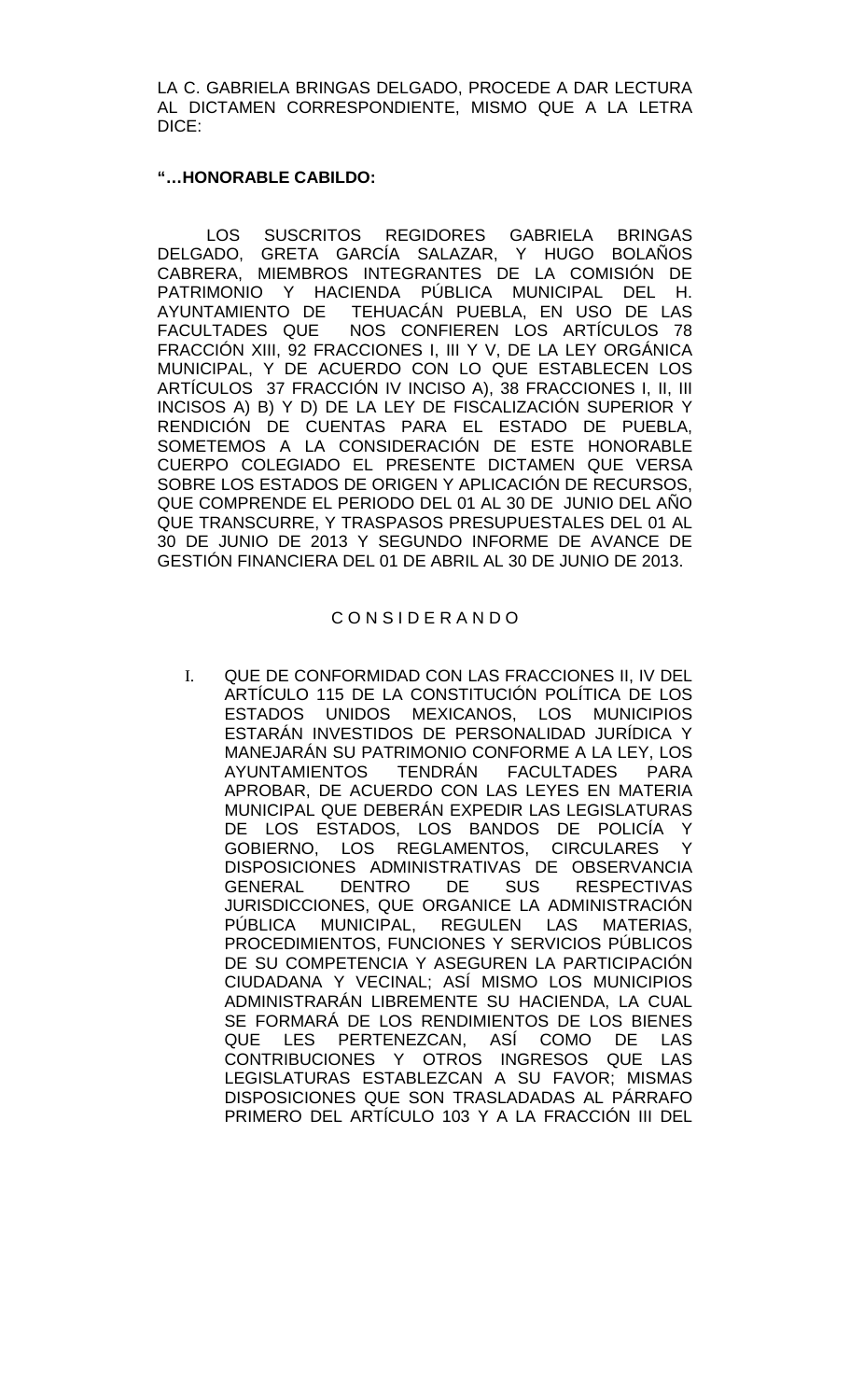ARTÍCULO 105 DE LA CONSTITUCIÓN POLÍTICA DEL ESTADO LIBRE Y SOBERANO DE PUEBLA, ASÍ COMO AL ARTÍCULO 3 DE LA LEY ORGÁNICA MUNICIPAL;

- II. QUE LA FRACCIÓN XIII DEL ARTÍCULO 78 DE LA LEY ORGÁNICA MUNICIPAL DETERMINA QUE SON ATRIBUCIONES DE LOS AYUNTAMIENTOS REVISAR Y APROBAR EN ACTA CIRCUNSTANCIADA LOS ESTADOS DE ORIGEN Y APLICACIÓN DE RECURSOS, PARA SU REMISIÓN, EN LOS TÉRMINOS QUE SEÑALE LA LEY APLICABLE, AL ÓRGANO DE FISCALIZACIÓN SUPERIOR DEL ESTADO, ACTUALMENTE AUDITORÍA SUPERIOR DEL ESTADO DE PUEBLA.
- III. QUE DE CONFORMIDAD CON EL ARTÍCULO 113 DE LA CONSTITUCIÓN POLÍTICA DEL ESTADO LIBRE Y SOBERANO DEL ESTADO DE PUEBLA, EL ÓRGANO DE FISCALIZACIÓN SUPERIOR DEL ESTADO, ACTUALMENTE AUDITORIA SUPERIOR DE LA FEDERACIÓN, ES LA UNIDAD DE FISCALIZACIÓN, CONTROL Y EVALUACIÓN, DEPENDIENTE DEL CONGRESO DEL ESTADO, QUE CUENTA CON AUTONOMÍA TÉCNICA Y DE GESTIÓN; ENCARGADA DE REVISAR, SIN EXCEPCIÓN, LA CUENTA DE LAS HACIENDAS PÚBLICAS; EL MANEJO, LA CUSTODIA Y LA APLICACIÓN DE FONDOS Y RECURSOS DE LOS PODERES DEL ESTADO, A TRAVÉS DE LA CUENTA PÚBLICA ESTATAL, DE LOS AYUNTAMIENTOS Y DEMÁS SUJETOS DE REVISIÓN, ASÍ COMO VERIFICAR EL CUMPLIMIENTO DE LOS OBJETIVOS CONTENIDOS EN LOS PLANES Y PROGRAMAS ESTABLECIDOS, EN LOS TÉRMINOS DE LAS LEYES RESPECTIVAS.
- IV. QUE DE CONFORMIDAD CON EL ARTÍCULO 2 FRACCIÓN XXIII DE LA LEY DE FISCALIZACIÓN SUPERIOR Y RENDICIÓN DE CUENTAS PARA EL ESTADO DE PUEBLA, SE SEÑALA ENTRE OTROS A LOS AYUNTAMIENTOS COMO SUJETOS DE REVISIÓN.
- V. QUE LA LEY DE FISCALIZACIÓN SUPERIOR Y RENDICIÓN DE CUENTAS PARA EL ESTADO DE PUEBLA DISPONE QUE "PARA LA REVISIÓN Y FISCALIZACIÓN SUPERIOR DE LA CUENTA PÚBLICA, EL ÓRGANO FISCALIZADOR TENDRÁ LAS ATRIBUCIONES SIGUIENTES:

REVISAR EL ESTADO DE ORIGEN Y APLICACIÓN DE RECURSOS QUE EN FORMA MENSUAL DEBERÁN ENTREGAR AL ÓRGANO FISCALIZADOR LOS SUJETOS DE REVISIÓN, ASÍ COMO LAS INSTITUCIONES PÚBLICAS<br>Y PRIVADAS QUE ADMINISTREN RECURSOS Y PRIVADAS QUE ADMINISTREN FINANCIEROS DEL GOBIERNO DEL ESTADO O DE OTRA FUENTE DE FINANCIAMIENTO QUE AFECTE O MODIFIQUE EL PATRIMONIO PÚBLICO.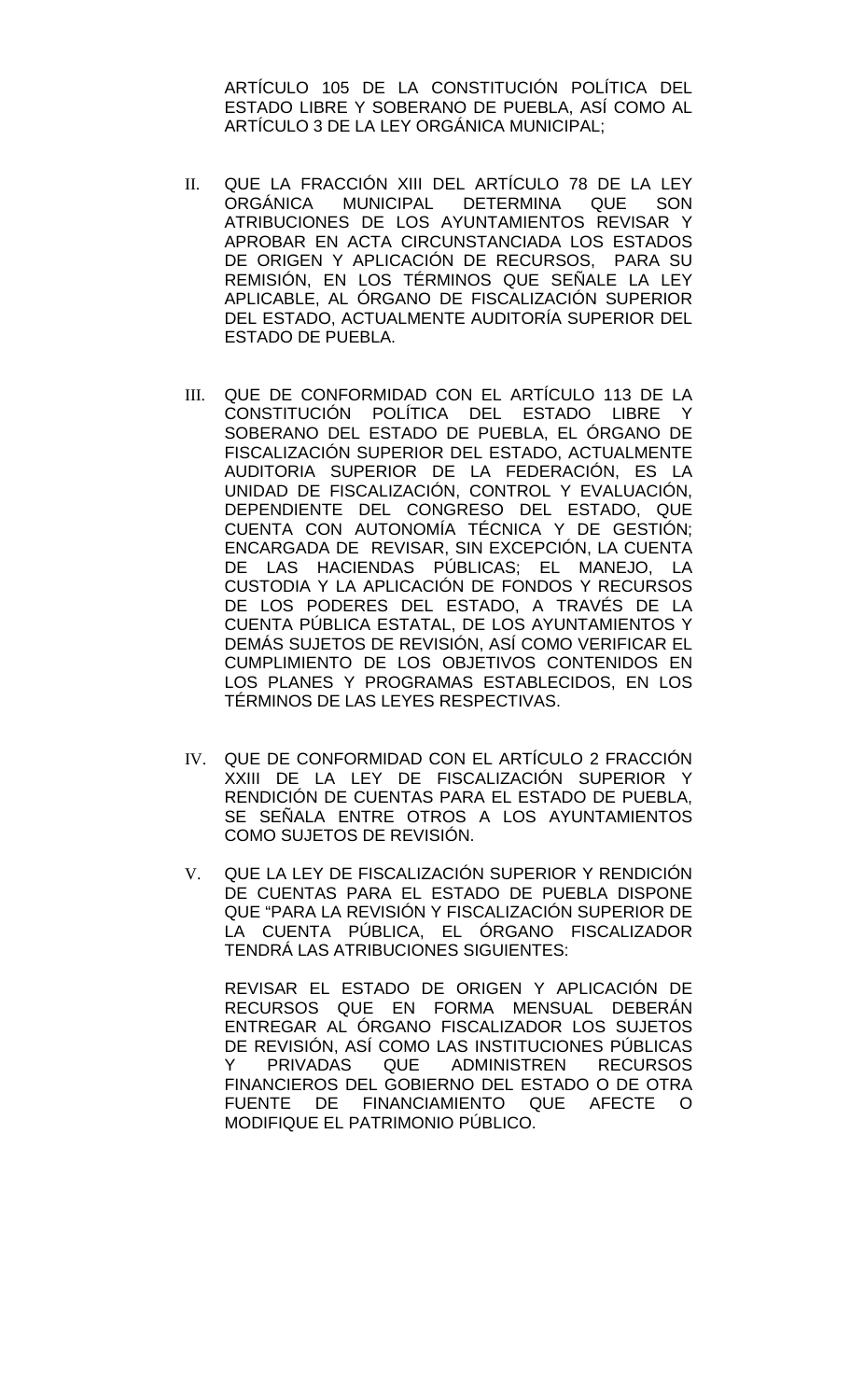- VI. QUE DE CONFORMIDAD CON EL ARTÍCULO 37 FRACCIÓN IV INCISO A), DE LA LEY DE FISCALIZACIÓN SUPERIOR Y RENDICIÓN DE CUENTAS PARA EL ESTADO DE PUEBLA, EL ESTADO DE ORIGEN Y APLICACIÓN DE RECURSOS, DEBERÁ PRESENTARSE ANTE EL ORGANISMO FISCALIZADOR, A TRAVÉS DE QUIENES SEAN O HAYAN SIDO SUS TITULARES O REPRESENTANTES LEGALES, EN LOS TÉRMINOS Y PLAZOS QUE DISPONE DICHO ORDENAMIENTO Y DEMÁS DISPOSICIONES APLICABLES.
- VII. QUE DE LA REVISIÓN EFECTUADA AL ESTADO DE ORIGEN Y APLICACIÓN DE RECURSOS REFERIDO EN EL PROEMIO DEL PRESENTE INSTRUMENTO SE ADVIERTEN EN SU INTEGRACIÓN LOS SIGUIENTES RUBROS:

| ESTADO DE ORIGEN Y APLICACIÓN DE RECURSOS DEL 01 AL 30 DE JUNIO DE 2013 |               |                                         |               |  |
|-------------------------------------------------------------------------|---------------|-----------------------------------------|---------------|--|
| <b>ORIGEN DE RECURSOS</b>                                               |               | <b>APLICACIÓN DE RECURSOS</b>           |               |  |
| <b>IMPUESTOS</b>                                                        | 894.634.50    | <b>SERVICIOS PERSONALES</b>             | 12,300,812.02 |  |
| <b>DERECHOS</b>                                                         | 2,012,467.72  | <b>MATERIALES Y SUMINISTROS</b>         | $-147,864.71$ |  |
| <b>PRODUCTOS</b>                                                        | 333,414.00    | <b>SERVICIOS GENERALES</b>              | 6,525,600.06  |  |
| <b>APROVECHAMIENTOS</b>                                                 | 670,152.60    | SUBSIDIOS, TRANSFERENCIAS Y AYUDAS      | 3,280,216.78  |  |
| <b>PARTICIPACIONES</b>                                                  | 10,211,053.47 | <b>BIENES MUEBLES E INMUEBLES</b>       | 2,323,789.27  |  |
| <b>INGRESOS EXTRAORDINARIOS</b>                                         | 12,033,564.37 | <b>OBRA PUBLICA</b>                     | 18,369,625.95 |  |
| FONDO PARA LA INVERSION PUBLICA                                         | 21,412,744.01 | DEUDA PUBLICA PASIVO CIRCULANTE Y OTROS | 6,651.46      |  |
| TOTAL DE ORIGEN DE RECURSOS                                             | 47,568,030.67 | TOTAL DE APLICACIÓN DE RECURSOS         | 42,658,830.83 |  |
|                                                                         |               | REMANENTE DEL EJERCICIO                 | 4,909,199.84  |  |
|                                                                         |               | <b>SUMAS IGUALES</b>                    | 47,568,030.67 |  |

QUE UNA VEZ EFECTUADA LA REVISIÓN ÚNICAMENTE DE LA CIFRAS FINALES QUE INTEGRAN EL ESTADO DE ORIGEN Y APLICACIÓN DE RECURSOS, LA COMISIÓN EMITE LA APROBACIÓN DE LAS MISMAS EN EL ENTENDIDO DE QUE ES LA TESORERÍA MUNICIPAL QUIEN REVISA EL DETALLE DE DICHAS CIFRAS Y MUESTRA EL ORIGEN DE LOS RECURSOS, EL DESTINO Y APLICACIÓN DE GASTOS TOTALES DE QUE DISPUSO EL AYUNTAMIENTO POR EL PERIODO COMPRENDIDO DEL 01 AL 30 DE JUNIO DEL AÑO 2013, RESERVÁNDOSE LA COMISIÓN EL DETALLE EN CASO DE CREERLO NECESARIO A TRAVÉS DE LOS MECANISMOS DE CONTROL IMPLEMENTADOS POR EL AYUNTAMIENTO Y EN LAS REVISIONES QUE POR LEY HACE LA AUDITORIA SUPERIOR DEL ESTADO.

VIII. QUE EFECTUADA LA REVISIÓN A LOS TRASPASOS PRESUPUESTALES CORRESPONDIENTE AL PERIODO COMPRENDIDO DEL 01 AL 30 DE JUNIO DEL MISMO AÑO, SE APERCIBE EL RESULTADO FINANCIERO OBTENIDO QUE ES EL SIGUIENTE: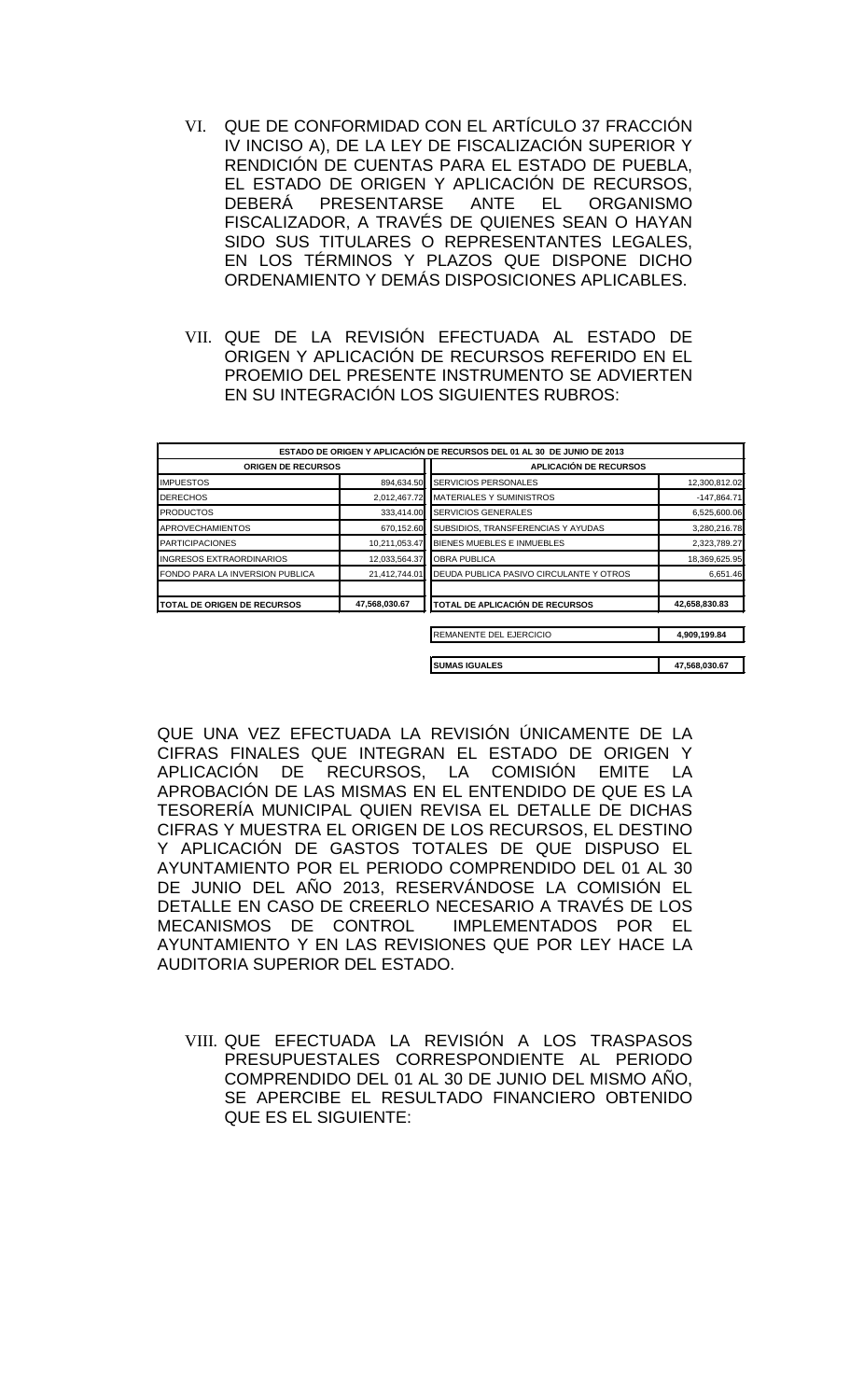| Cuenta       | <b>Nombre</b>                            | <b>Trasp. Recibidos</b> | Trasp. Otorgados |
|--------------|------------------------------------------|-------------------------|------------------|
| 100011001104 | SUELDOS AL PERSONAL DE CONFIANZA         | 70,019.25               | 0.00             |
| 100011001106 | SUELDOS AL PERSONAL DE BASE              | 54,308.00               | 0.00             |
| 100012001202 | SALARIOS AL PERSONAL EVENTUAL            | 105,186.34              | 0.00             |
| 100013001305 | PRIMAS DE VACACIONES Y DOMINICAL         | 123,623.08              | 2,847.00         |
| 100013001317 | LIQ. POR INDEM. Y POR SUELDOS Y SAL. CAÍ | 9,335.22                | 9,335.22         |
| 100013001350 | <b>COMPENSACIONES EXTRAORDINARIAS</b>    | 226,453.00              | 194,200.15       |
| 100015001507 | <b>OTRAS PRESTACIONES</b>                | 26,389.72               | 15,902.00        |
| 200021002101 | MATERIALES Y ÚTILES DE OFICINA           | 3,959.05                | 0.00             |
| 200021002102 | MATERIAL DE LIMPIEZA                     | 8,056.28                | 0.00             |
| 200021002105 | MATERIALES Y ÚTILES DE IMPRESIÓN Y REPRO | 9,028.40                | 126.06           |
| 200021002106 | MAT. Y ÚT. PARA EL PROC. EN EQ. Y B. INF | 11,953.44               | 0.00             |
| 200022002201 | ALIMENTACIÓN DE PERSONAS                 | 45,272.54               | 0.00             |
| 200022002203 | UTENSILIOS PARA EL SERVICIO DE ALIMENTAC | 6,259.80                | 0.00             |
| 200023002302 | REFACCIONES, ACCESORIOS Y HERRAMIENTAS   | 135,355.78              | 0.00             |
| 200025002503 | MEDICINAS Y PRODUCTOS FARMACÉUTICOS      | 3,439.40                | 0.00             |
| 200025002504 | MATERIALES, ACC. Y SUMINISTROS MÉDICOS   | 11,633.27               | 0.00             |
| 200025002550 | MATERIALES AGRÍCOLAS                     | 765.60                  | 0.00             |
| 200026002601 | <b>COMBUSTIBLES</b>                      | 81,938.77               | 77,682.87        |
| 200027002701 | VESTUARIO, UNIFORMES Y BLANCOS           | 17,915.80               | 0.00             |
| 200027002702 | PRENDAS DE PROTECCIÓN                    | 141.75                  | 0.00             |
| 300031003101 | SERVICIO POSTAL                          | 940.05                  | 0.00             |
| 300031003103 | SERVICIO TELEFÓNICO                      | 150.00                  | 0.00             |
| 300031003104 | SERVICIO DE ENERGÍA ELÉCTRICA            | 0.00                    | 7,565,043.48     |
| 300032003201 | ARRENDAMIENTO DE EDIFICIOS Y LOCALES     | 29,211.88               | 3,070.58         |
| 300032003202 | ARRENDAMIENTO DE TERRENOS                | 79,576.00               | 0.00             |
| 300032003204 | ARRENDAMIENTO DE EQUIPO Y BIENES INF.    | 2,900.00                | 0.00             |
| 300032003205 | ARRENDAMIENTO DE VEHÍCULOS               | 50,000.00               | 0.00             |
| 300032003206 | ARRENDAMIENTOS ESPECIALES                | 543,011.45              | 88,624.00        |
| 300033003301 | ASESORÍAS                                | 206,104.68              | 186,007.29       |
| 300033003302 | SERVICIOS DE INFORMÁTICA                 | 21,208.45               | 2,294.00         |
| 300034003402 | <b>FLETES Y MANIOBRAS</b>                | 31,118.08               | 0.00             |
| 300034003403 | SERVICIOS BANCARIOS Y FINANCIEROS        | 8,016.28                | 472.12           |
| 300034003407 | OTROS IMPUESTOS Y DERECHOS               | 3,886.03                | 1.03             |
| 300034003413 | SERVICIOS DE LIMPIA                      | 2,326,961.30            | 0.00             |
| 300035003501 | MANT. Y CONSERVACIÓN DE MOB. Y EQUIPO    | 52,195.36               | 0.00             |
| 300035003502 | MANT. Y CONSERV. DE BIENES INFORMÁTICOS  | 36,540.00               | 0.00             |
| 300035003503 | MANT. Y CONSERV. DE MAQUINARIA Y EQUIPO  | 47,094.88               | 0.00             |
| 300035003507 | SERV. DE LAVAN., LIMP., HIGIENE Y FUM.   | 21,805.56               | 0.00             |
| 300035003510 | DE EQUIPO DE TRANSPORTE                  | 66,816.00               | 0.00             |
| 300036003601 | GASTOS DE PROPAGANDA E IMAGEN INST.      | 4,350.00                | 0.00             |
| 300036003602 | <b>IMPRESIONES OFICIALES</b>             | 214,925.62              | 0.00             |
| 300036003603 | ESPECTÁCULOS CULTURALES                  | 11,600.00               | 0.00             |
| 300037003701 | PASAJES NACIONALES                       | 1,117.00                | 0.00             |
| 300037003702 | VIÁTICOS NACIONALES                      | 14,904.95               | 0.00             |
| 300037003704 | TRASLADO DE PERSONAS                     | 25,000.00               | 0.00             |
| 300038003802 | <b>GASTOS DE ORDEN SOCIAL</b>            | 628,856.88              | 0.00             |
| 400041004105 | AYUDAS CULTURALES Y SOCIALES             | 232,310.00              | 28,000.00        |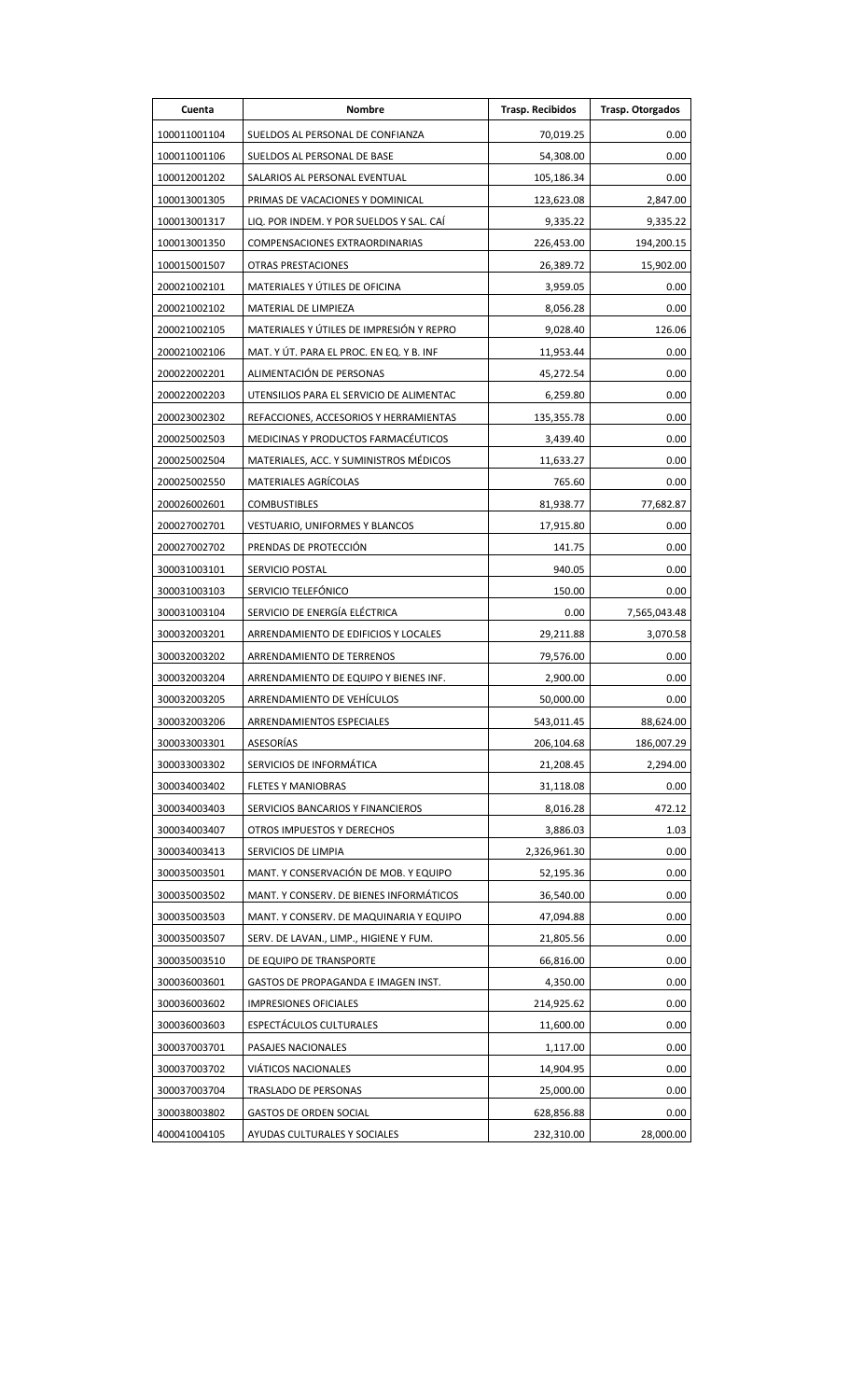| 400041004108 | A INSTITUCIONES DE EDUCACIÓN             | 1,000.00       | 0.00           |
|--------------|------------------------------------------|----------------|----------------|
| 400041004151 | A LA SALUD PÚBLICA                       | 573.50         | 573.50         |
| 400041004152 | AL DIF                                   | 5,950.00       | 5,950.00       |
| 400042004201 | AYUDAS CULTURALES Y SOCIALES             | 157,539.82     | 0.00           |
| 400042004202 | A INSTITUCIONES DE EDUCACIÓN             | 84,741.71      | 0.00           |
| 400042004204 | AL DIF                                   | 1,848.00       | 1,848.00       |
| 400042004205 | AL CERESO                                | 847,240.00     | 847,240.00     |
| 400043004301 | A JUNTAS AUXILIARES                      | 54,573.64      | 54,573.64      |
| 400043004302 | A RANCHERÍAS                             | 2,215.20       | 2,215.20       |
| 500051005101 | <b>MOBILIARIO</b>                        | 14,697.99      | 0.00           |
| 500051005102 | EQUIPO DE ADMINISTRACIÓN                 | 29,634.90      | 0.00           |
| 500051005103 | EQUIPO EDUCACIONAL Y RECREATIVO          | 4,500.00       | 0.00           |
| 500052005204 | EQ. Y APARATOS DE COM. Y TELECOM.        | 6,952.00       | 5,800.00       |
| 500052005207 | MAQUINARIA Y EQUIPO DIVERSO              | 788.44         | 0.00           |
| 500055005501 | HERRAMIENTAS Y MÁQUINAS-HERRAMIENTAS     | 5,605.12       | 0.00           |
| 500058005802 | EQUIPO DE SEGURIDAD PÚBLICA              | 2,262,310.88   | 0.00           |
| 600061006104 | URBANIZACIÓN                             | 3,652,919.22   | 4,250,504.82   |
| 600061006107 | INFRAESTRUCTURA EDUCATIVA                | 296,886.94     | 39,055,938.69  |
| 600061006111 | <b>OBRAS DEPORTIVAS</b>                  | 38,759,051.75  | 0.00           |
| 600061006115 | <b>EDIFICIOS PÚBLICOS</b>                | 0.00           | 1,026,623.55   |
| 600061006138 | OBLIGACIONES FINANCIERAS DEUDA PÚBLICA   | 46,876,065.44  | 46,876,065.44  |
| 600061006146 | CONTROL, VIGILANCIA Y SUPERVISIÓN        | 597,585.60     | 0.00           |
| 600061006152 | SITIOS HISTÓRICOS Y CULTURALES           | 1,026,623.55   | 0.00           |
| 900099009903 | DEV. DE ING. PERC. INDEB. EN EJ. FIS. AN | 5,993.00       | 5,993.00       |
|              |                                          |                |                |
| TOTAL:       |                                          | 100,306,931.64 | 100,306,931.64 |

IX. QUE UNA VEZ EFECTUADA LA REVISIÓN DEL SEGUNDO INFORME DE AVANCE DE GESTIÓN FINANCIERA CORRESPONDIENTE AL PERIODO COMPRENDIDO DEL 01 DE ABRIL AL 30 DE JUNIO DE 2013, SE APERCIBE EL RESULTADO FINANCIERO OBTENIDO QUE ES EL SIGUIENTE:

| <b>CUENTA</b>                   | <b>ACUMULADO TRIMESTRAL</b> |                                         | %                                      |  |
|---------------------------------|-----------------------------|-----------------------------------------|----------------------------------------|--|
| <b>NOMBRE</b>                   | <b>REAL</b>                 | <b>PRESUPUESTO</b><br><b>PROGRAMADO</b> | <b>EFICIENCIA</b><br><b>TRIMESTRAL</b> |  |
| <b>IMPUESTOS</b>                | 3,454,964.31                | 8,289,693.45                            | 0.42                                   |  |
| <b>DERECHOS</b>                 | 11,590,791.75               | 11,276,057.05                           | 1.03                                   |  |
| <b>PRODUCTOS</b>                | 1,075,499.50                | 1,702,153.74                            | 0.63                                   |  |
| <b>APROVECHAMIENTOS</b>         | 2,519,719.27                | 3,428,383.47                            | 0.73                                   |  |
| <b>PARTICIPACIONES</b>          | 47,151,233.92               | 41,696,150.87                           | 1.13                                   |  |
| <b>INGRESOS EXTRAORDINARIOS</b> | 26,728,101.37               | 18,999,625.54                           | 1.41                                   |  |
| FONDO PARA LA INVERSION PUBLICA | 117,089,140.57              | 56,487,222.90                           | 2.07                                   |  |
|                                 |                             |                                         |                                        |  |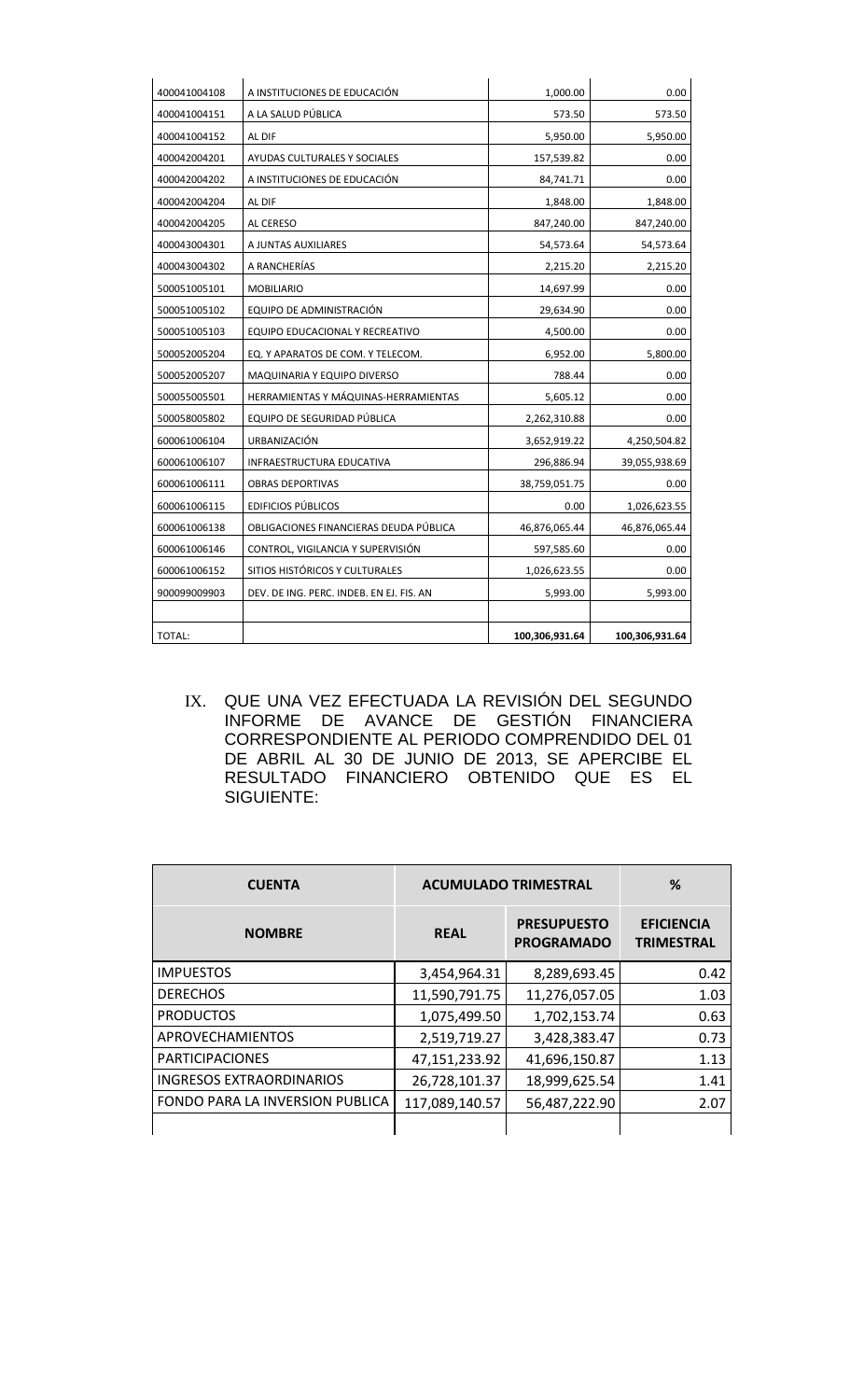| <b>TOTAL</b>                      | 209'609,450.69 | 141,879,287.02 | 1.48    |
|-----------------------------------|----------------|----------------|---------|
|                                   |                |                |         |
| <b>SERVICIOS PERSONALES</b>       | 36,533,781.33  | 39,203,349.65  | 0.93    |
| <b>MATERIALES Y SUMINISTROS</b>   | 9,484,498.74   | 8,836,754.94   | 1.07    |
| <b>SERVICIOS GENERALES</b>        | 25,828,599.74  | 23,878,675.23  | 1.08    |
| SUBSIDIOS, TRANSFERENCIAS Y       |                |                |         |
| <b>AYUDAS</b>                     | 10,820,416.39  | 11,837,678.87  | 0.91    |
| <b>BIENES MUEBLES E INMUEBLES</b> | 18,097,788.85  | 1,622,301.98   | 11.16   |
| <b>INVERSION PUBLICA</b>          | 22,896,666.10  | 54,403,736.99  | 0.42    |
| DEUDA PUB. PASIVO CIRCULANTE Y    |                |                |         |
| <b>OTROS</b>                      | $-60,150.35$   | 2,096,789.37   | $-0.03$ |
|                                   |                |                |         |
| <b>TOTAL</b>                      | 123'601,600.80 | 141,879,287.02 | 0.87    |
|                                   |                |                |         |
| <b>SECTOR SALUD</b>               | 3.960.730.58   | \$4,389,018.98 | 0.90    |

| <b>TOTAL</b>                               | 123'601,600.80 | \$141,879,287.02 | 0.87 |
|--------------------------------------------|----------------|------------------|------|
|                                            |                |                  |      |
| DESARROLLO ECONOMICO                       | 3,154,514.60   | \$3,252,113.15   | 0.97 |
| <b>GESTION MUNICIPAL</b>                   | 29,859,634.27  | \$18,590,130.58  | 1.61 |
| <b>OBRA PUBLICA</b>                        | 26,705,502.30  | \$57,859,045.82  | 0.46 |
| TRANSFERENCIAS ANUALES                     | 3,999,108.50   | \$5,127,050.92   | 0.78 |
| <b>FORTALECIMEINTO A LA</b><br>HACIENDA P. | 4,392,285.80   | \$6,207,435.86   | 0.71 |
| <b>SEGURIDAD PUBLICA</b>                   | 30,435,556.00  | \$24,866,088.10  | 1.22 |
| <b>EDUCACION</b>                           | 6,689,011.73   | \$7,274,924.96   | 0.92 |
| <b>ECOLOGIA</b>                            | 814,864.38     | \$715,135.30     | 1.14 |
| <b>SERVICIOS MUNICIPALES</b>               | 12,753,455.62  | \$12,650,840.72  | 1.01 |
| DESARROLLO URBANO                          | 836,937.02     | \$947,502.64     | 0.88 |
| <b>SECTOR SALUD</b>                        | 3,960,730.58   | \$4,389,018.98   | 0.90 |

- X. QUE UNA VEZ EFECTUADA LA REVISIÓN DEL ESTADO DE ORIGEN Y APLICACIÓN DE RECURSOS, LA COMISIÓN EMITE LA APROBACIÓN DEL MISMO POR EL EJERCICIO DEL MANEJO DE RECURSOS QUE REALIZÓ LA TESORERÍA MUNICIPAL EN LOS LAPSOS CONSIGNADOS, DEL CUAL SE ANEXA UN TANTO DEL MISMO PARA QUE CONSTE EL APÉNDICE CORRESPONDIENTE.
- XI. QUE UNA VEZ EFECTUADA LA REVISIÓN AL REPORTE DE TRASPASOS PRESUPUESTALES, POR EL PERIODO COMPRENDIDO DEL 01 AL 30 DE JUNIO DE 2013, POR LO TANTO Y EN TALES CIRCUNSTANCIAS ESTA COMISIÓN EMITE EL SIGUIENTE:

## D I C T A M E N

PRIMERO.- QUE SE APRUEBE EL ESTADO DE ORIGEN Y APLICACIÓN DE RECURSOS QUE COMPRENDE EL EJERCICIO DE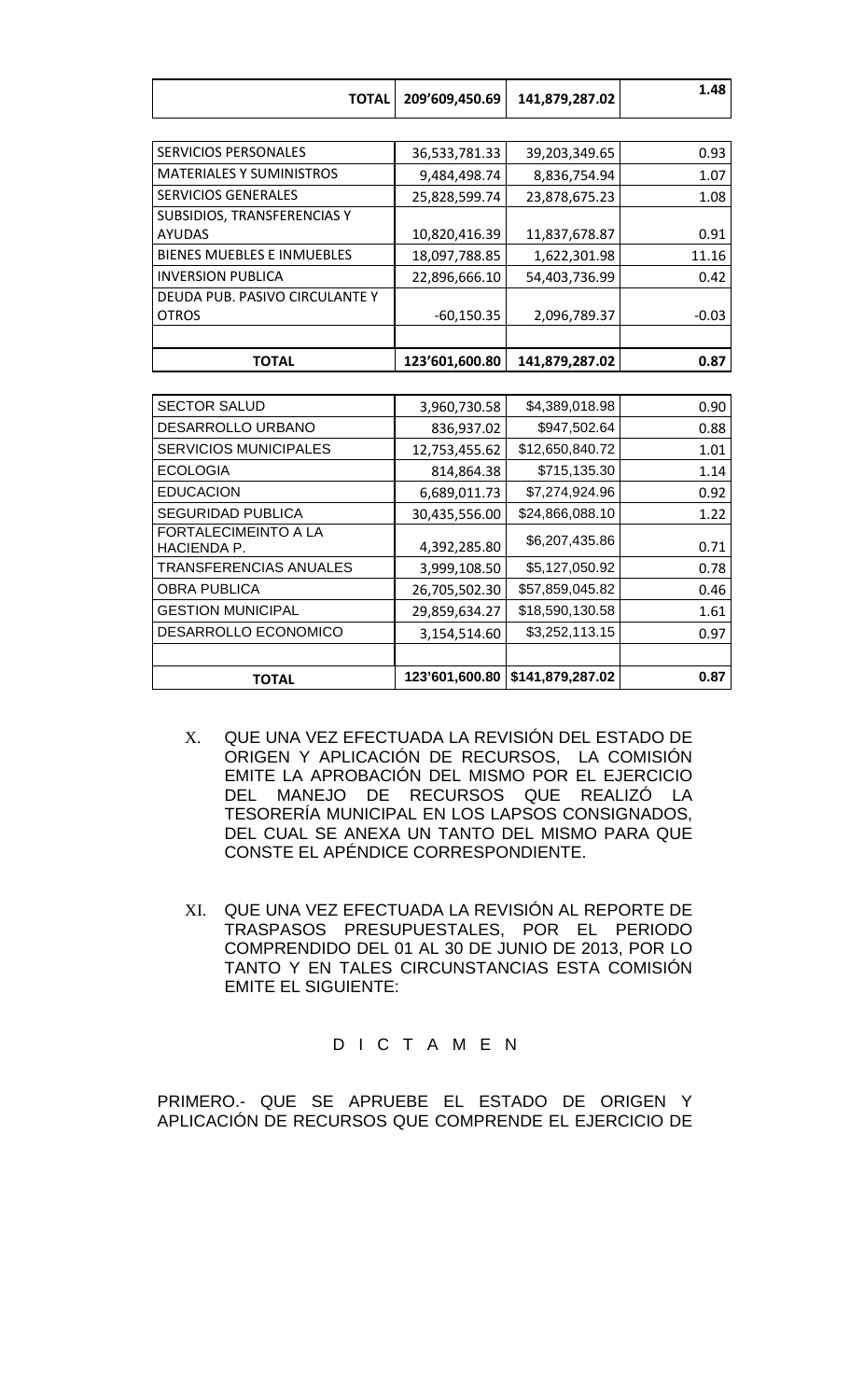LOS RECURSOS PÚBLICOS POR EL LAPSO COMPRENDIDO DEL 01 AL 30 DE JUNIO DEL AÑO 2013, MANIFESTANDO CON ELLO QUE DICHO ESTADO FINANCIERO MUESTRA UNA FORMA RAZONABLE DE LA ADMINISTRACIÓN DEL ERARIO PÚBLICO EJERCIDO. SEGUNDO.- SE APRUEBEN CADA UNO DE LOS TRASPASOS PRESUPUESTALES, POR EL PERIODO COMPRENDIDO DEL 01 AL 30 DE JUNIO DE 2013.

TERCERO.- SE APRUEBE EL PRIMER INFORME DE AVANCE DE GESTIÓN FINANCIERA DEL EJERCICIO 2013, POR EL PERIODO COMPRENDIDO DEL 01 DE ABRIL AL 30 DE JUNIO DEL AÑO QUE TRANSCURRE.

CUARTO.- SE REMITA UNA COPIA A LA AUDITORÍA SUPERIOR DEL ESTADO DE PUEBLA.- ATENTAMENTE.- TEHUACÁN, PUEBLA A 17 DE JULIO DE 2013.- COMISIÓN DE PATRIMONIO Y HACIENDA PÚBLICA MUNICIPAL.- GABRIELA BRINGAS DELGADO.- PRESIDENTA.- GRETA GARCÍA SALAZAR.- MIEMBRO.- C. HUGO BOLAÑOS CABRERA.- MIEMBRO.- FIRMAS ILEGIBLES…"

SEÑOR PRESIDENTE MUNICIPAL, REGIDORES Y SINDICO MUNICIPAL, EN VOTACIÓN SE LES CONSULTA SI SE APRUEBA LA PROPUESTA PRESENTADA EN CUESTIÓN, LOS QUE ESTÉN POR LA AFIRMATIVA SÍRVANSE MANIFESTARLO LEVANTANDO LA MANO.

LOS REGIDORES ALMA ROSA GARCIA VEGA, ISAAC AGUILAR SANCHEZ Y ENQIRUE BUSTOS FLORES EMITE SU VOTO EN CONTRA, POR LO QUE EL C. JOSÉ ORLANDO CUALLO CINTA, LES PREGUNTA SI TIENEN ALGUN ARGUMENTO AL RESPECTO, MANIFESTANDO LO SIGUIENTE:

LA C. REGIDORA ALMA ROSA GARCÍA VEGA, MANIFIESTA QUE NO TIENE ARGUMENTO ALGUNO.

EL C. ISAAC AGUILAR SANCHEZ, MANIFIESTA QUE NO LE QUEDA CLARO, NUNCA ME QUEDA CLARO COMO SE APLICA EL RECURSO.

EL C. REGIDOR ENRIQUE BUSTOS FLORES, MANIFIESTA QUE NO TIENE ARGUMENTO ALGUNO.

HABIÉNDOSE ANALIZADO AMPLIAMENTE EL CONTENIDO DEL DICTAMEN DE REFERENCIA, POR MAYORÍA CON 8 VOTOS A FAVOR Y 3 VOTOS EN CONTRA POR PARTE DE LOS REGIDORES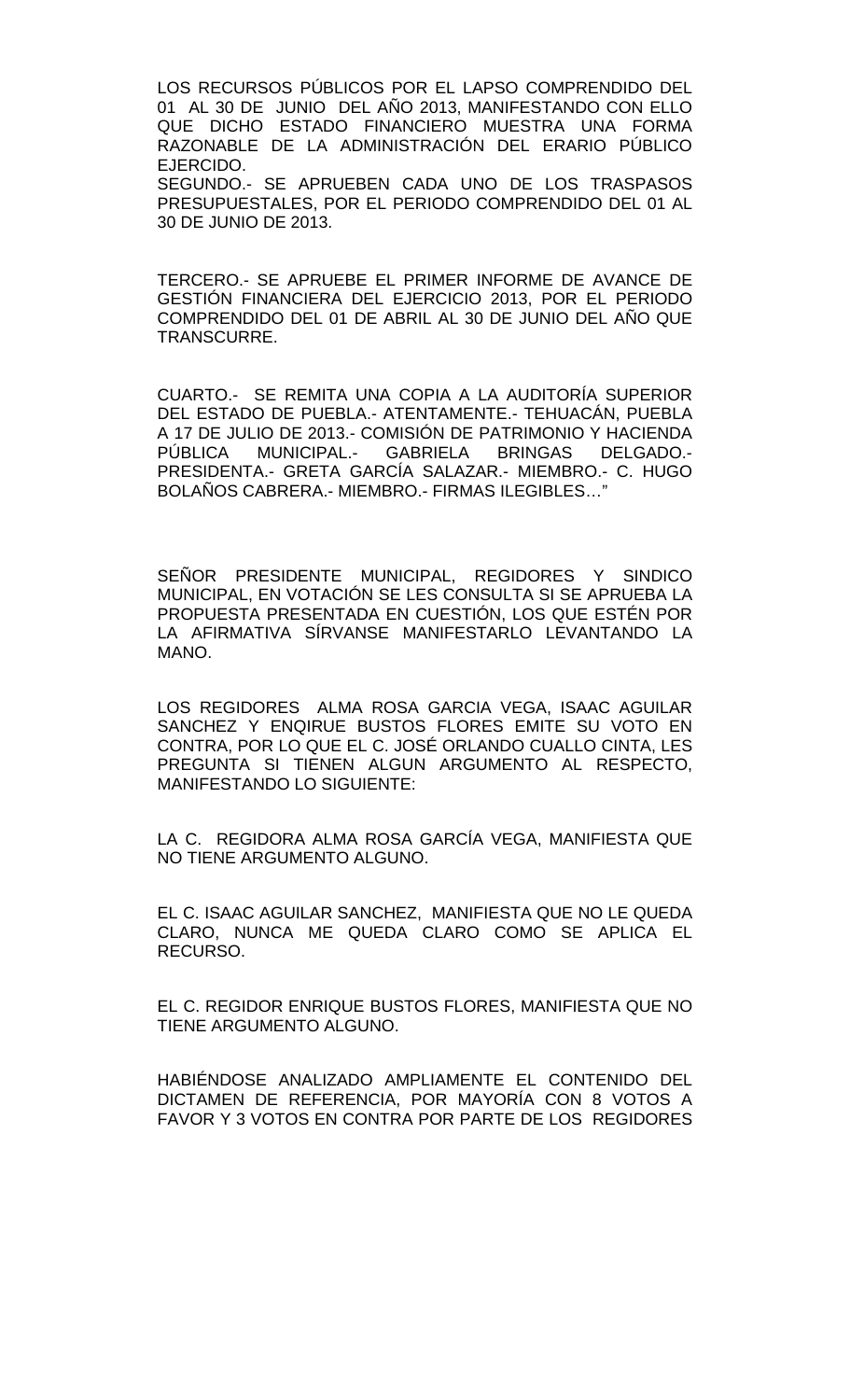ALMA ROSA GARCÍA VEGA, ISAAC AGUILAR SÁNCHEZ Y ENRIQUE BUSTOS FLORES, INTEGRANTES DEL HONORABLE CABILDO, SE DETERMINA EL SIGUIENTE:

# **A C U E R D O**

**PRIMERO.-** SE APRUEBA EL ESTADO DE ORIGEN Y APLICACIÓN DE RECURSOS QUE COMPRENDE EL EJERCICIO DE LOS RECURSOS PÚBLICOS POR EL LAPSO COMPRENDIDO DEL 01 AL 30 DE JUNIO DEL AÑO 2013, MANIFESTANDO CON ELLO QUE DICHO ESTADO FINANCIERO MUESTRA UNA FORMA RAZONABLE DE LA ADMINISTRACIÓN DEL ERARIO PÚBLICO EJERCIDO, MISMO QUE ARROJA LO SIGUIENTE:

|                                    |               | ESTADO DE ORIGEN Y APLICACIÓN DE RECURSOS DEL 01 AL 30 DE JUNIO DE 2013 |               |
|------------------------------------|---------------|-------------------------------------------------------------------------|---------------|
| <b>ORIGEN DE RECURSOS</b>          |               | <b>APLICACIÓN DE RECURSOS</b>                                           |               |
| <b>IMPUESTOS</b>                   | 894,634.50    | <b>SERVICIOS PERSONALES</b>                                             | 12,300,812.02 |
| <b>DERECHOS</b>                    | 2,012,467.72  | MATERIALES Y SUMINISTROS                                                | $-147,864.71$ |
| <b>PRODUCTOS</b>                   | 333,414.00    | SERVICIOS GENERALES                                                     | 6,525,600.06  |
| <b>APROVECHAMIENTOS</b>            | 670,152.60    | SUBSIDIOS, TRANSFERENCIAS Y AYUDAS                                      | 3,280,216.78  |
| <b>PARTICIPACIONES</b>             | 10,211,053.47 | BIENES MUEBLES E INMUEBLES                                              | 2,323,789.27  |
| INGRESOS EXTRAORDINARIOS           | 12,033,564.37 | <b>OBRA PUBLICA</b>                                                     | 18,369,625.95 |
| FONDO PARA LA INVERSION PUBLICA    | 21,412,744.01 | DEUDA PUBLICA PASIVO CIRCULANTE Y OTROS                                 | 6,651.46      |
| <b>TOTAL DE ORIGEN DE RECURSOS</b> | 47,568,030.67 | TOTAL DE APLICACIÓN DE RECURSOS                                         | 42,658,830.83 |
|                                    |               | REMANENTE DEL EJERCICIO                                                 | 4,909,199.84  |
|                                    |               | <b>SUMAS IGUALES</b>                                                    | 47,568,030.67 |

**SEGUNDO.-** SE APRUEBAN CADA UNO DE LOS TRASPASOS PRESUPUESTALES, POR EL PERIODO COMPRENDIDO DEL 01 AL 30 DE JUNIO DE 2013, MISMOS QUE ARROJAN LO SIGUIENTE:

| Cuenta       | <b>Nombre</b>                            | <b>Trasp. Recibidos</b> | Trasp. Otorgados |
|--------------|------------------------------------------|-------------------------|------------------|
| 100011001104 | SUELDOS AL PERSONAL DE CONFIANZA         | 70,019.25               | 0.00             |
| 100011001106 | SUELDOS AL PERSONAL DE BASE              | 54,308.00               | 0.00             |
| 100012001202 | SALARIOS AL PERSONAL EVENTUAL            | 105,186.34              | 0.00             |
| 100013001305 | PRIMAS DE VACACIONES Y DOMINICAL         | 123,623.08              | 2,847.00         |
| 100013001317 | LIQ. POR INDEM. Y POR SUELDOS Y SAL. CAÍ | 9,335.22                | 9,335.22         |
| 100013001350 | COMPENSACIONES EXTRAORDINARIAS           | 226,453.00              | 194,200.15       |
| 100015001507 | <b>OTRAS PRESTACIONES</b>                | 26,389.72               | 15,902.00        |
| 200021002101 | MATERIALES Y ÚTILES DE OFICINA           | 3,959.05                | 0.00             |
| 200021002102 | MATERIAL DE LIMPIEZA                     | 8,056.28                | 0.00             |
| 200021002105 | MATERIALES Y ÚTILES DE IMPRESIÓN Y REPRO | 9,028.40                | 126.06           |
| 200021002106 | MAT. Y ÚT. PARA EL PROC. EN EQ. Y B. INF | 11,953.44               | 0.00             |
| 200022002201 | ALIMENTACIÓN DE PERSONAS                 | 45,272.54               | 0.00             |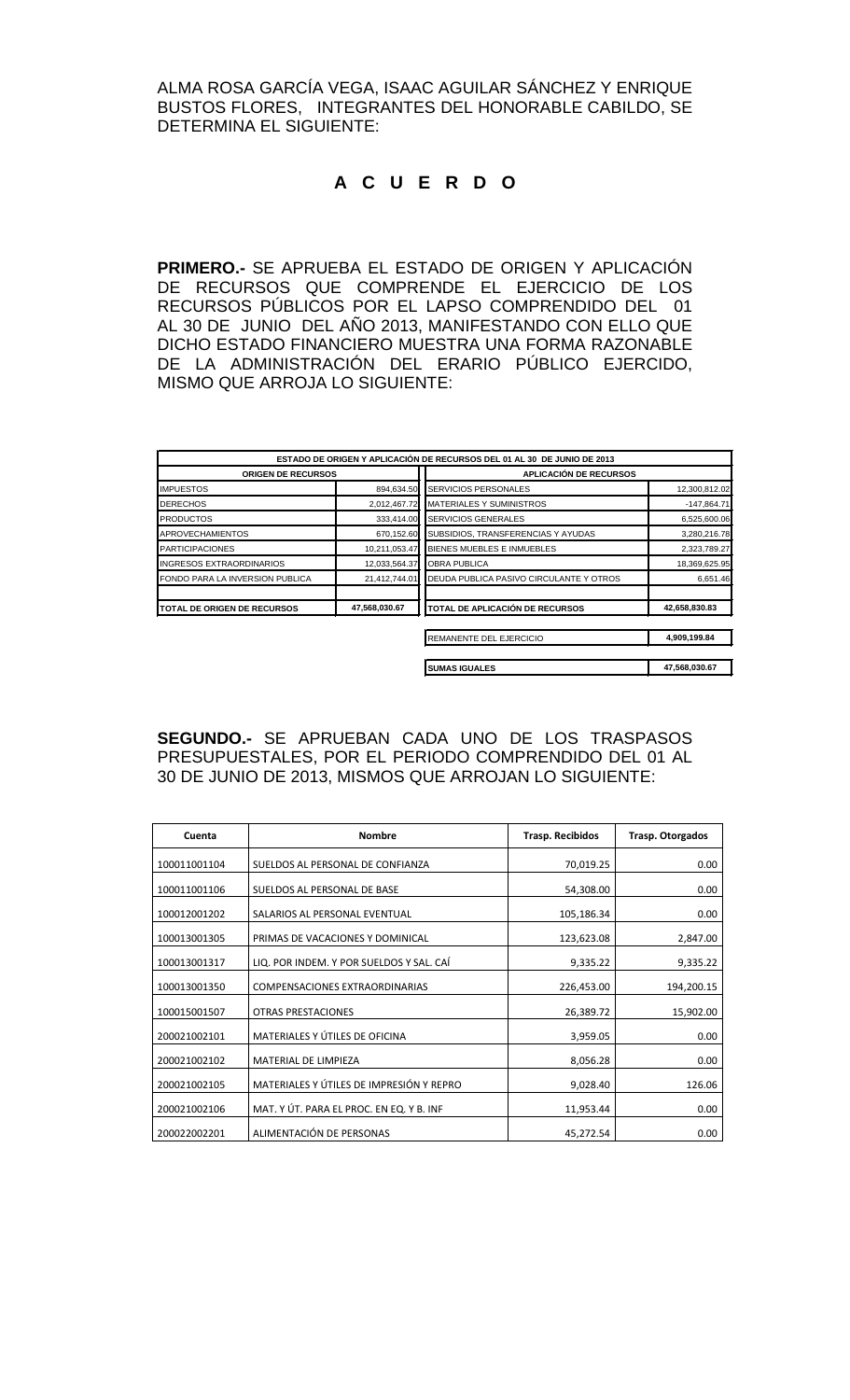| 200023002302<br>200025002503 | REFACCIONES, ACCESORIOS Y HERRAMIENTAS  | 135,355.78   |              |
|------------------------------|-----------------------------------------|--------------|--------------|
|                              |                                         |              | 0.00         |
|                              | MEDICINAS Y PRODUCTOS FARMACÉUTICOS     | 3,439.40     | 0.00         |
| 200025002504                 | MATERIALES, ACC. Y SUMINISTROS MÉDICOS  | 11,633.27    | 0.00         |
| 200025002550                 | <b>MATERIALES AGRÍCOLAS</b>             | 765.60       | 0.00         |
| 200026002601                 | <b>COMBUSTIBLES</b>                     | 81,938.77    | 77,682.87    |
| 200027002701                 | <b>VESTUARIO, UNIFORMES Y BLANCOS</b>   | 17,915.80    | 0.00         |
| 200027002702                 | PRENDAS DE PROTECCIÓN                   | 141.75       | 0.00         |
| 300031003101                 | SERVICIO POSTAL                         | 940.05       | 0.00         |
| 300031003103                 | SERVICIO TELEFÓNICO                     | 150.00       | 0.00         |
| 300031003104                 | SERVICIO DE ENERGÍA ELÉCTRICA           | 0.00         | 7,565,043.48 |
| 300032003201                 | ARRENDAMIENTO DE EDIFICIOS Y LOCALES    | 29,211.88    | 3,070.58     |
| 300032003202                 | ARRENDAMIENTO DE TERRENOS               | 79,576.00    | 0.00         |
| 300032003204                 | ARRENDAMIENTO DE EQUIPO Y BIENES INF.   | 2,900.00     | 0.00         |
| 300032003205                 | ARRENDAMIENTO DE VEHÍCULOS              | 50,000.00    | 0.00         |
| 300032003206                 | ARRENDAMIENTOS ESPECIALES               | 543,011.45   | 88,624.00    |
| 300033003301                 | ASESORÍAS                               | 206,104.68   | 186,007.29   |
| 300033003302                 | SERVICIOS DE INFORMÁTICA                | 21,208.45    | 2,294.00     |
| 300034003402                 | <b>FLETES Y MANIOBRAS</b>               | 31,118.08    | 0.00         |
| 300034003403                 | SERVICIOS BANCARIOS Y FINANCIEROS       | 8,016.28     | 472.12       |
| 300034003407                 | OTROS IMPUESTOS Y DERECHOS              | 3,886.03     | 1.03         |
| 300034003413                 | SERVICIOS DE LIMPIA                     | 2,326,961.30 | 0.00         |
| 300035003501                 | MANT. Y CONSERVACIÓN DE MOB. Y EQUIPO   | 52,195.36    | 0.00         |
| 300035003502                 | MANT. Y CONSERV. DE BIENES INFORMÁTICOS | 36,540.00    | 0.00         |
| 300035003503                 | MANT. Y CONSERV. DE MAQUINARIA Y EQUIPO | 47,094.88    | 0.00         |
| 300035003507                 | SERV. DE LAVAN., LIMP., HIGIENE Y FUM.  | 21,805.56    | 0.00         |
| 300035003510                 | DE EQUIPO DE TRANSPORTE                 | 66,816.00    | 0.00         |
| 300036003601                 | GASTOS DE PROPAGANDA E IMAGEN INST.     | 4,350.00     | 0.00         |
| 300036003602                 | <b>IMPRESIONES OFICIALES</b>            | 214,925.62   | 0.00         |
| 300036003603                 | ESPECTÁCULOS CULTURALES                 | 11,600.00    | 0.00         |
| 300037003701                 | PASAJES NACIONALES                      | 1,117.00     | 0.00         |
| 300037003702                 | VIÁTICOS NACIONALES                     | 14,904.95    | 0.00         |
| 300037003704                 | TRASLADO DE PERSONAS                    | 25,000.00    | 0.00         |
| 300038003802                 | <b>GASTOS DE ORDEN SOCIAL</b>           | 628,856.88   | 0.00         |
| 400041004105                 | AYUDAS CULTURALES Y SOCIALES            | 232,310.00   | 28,000.00    |
| 400041004108                 | A INSTITUCIONES DE EDUCACIÓN            | 1,000.00     | 0.00         |
| 400041004151                 | A LA SALUD PÚBLICA                      | 573.50       | 573.50       |
| 400041004152                 | AL DIF                                  | 5,950.00     | 5,950.00     |
| 400042004201                 | AYUDAS CULTURALES Y SOCIALES            | 157,539.82   | 0.00         |
| 400042004202                 | A INSTITUCIONES DE EDUCACIÓN            | 84,741.71    | 0.00         |
|                              | AL DIF                                  | 1,848.00     | 1,848.00     |
| 400042004204                 | AL CERESO                               | 847,240.00   | 847,240.00   |
| 400042004205                 |                                         |              |              |
|                              |                                         |              |              |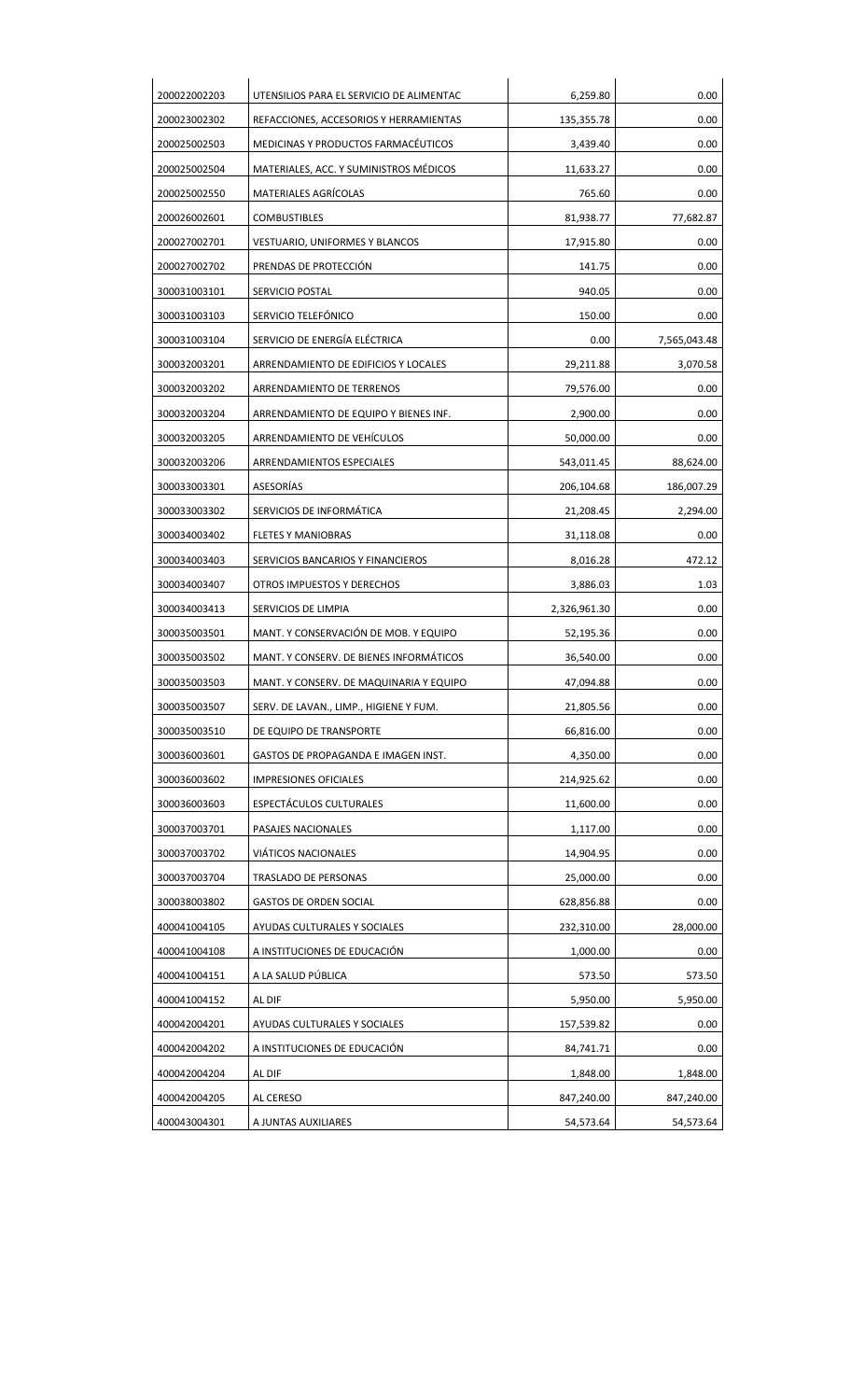| 400043004302 | A RANCHERÍAS                             | 2,215.20       | 2,215.20       |
|--------------|------------------------------------------|----------------|----------------|
| 500051005101 | <b>MOBILIARIO</b>                        | 14,697.99      | 0.00           |
| 500051005102 | EQUIPO DE ADMINISTRACIÓN                 | 29,634.90      | 0.00           |
| 500051005103 | EQUIPO EDUCACIONAL Y RECREATIVO          | 4,500.00       | 0.00           |
| 500052005204 | EQ. Y APARATOS DE COM. Y TELECOM.        | 6,952.00       | 5,800.00       |
| 500052005207 | MAQUINARIA Y EQUIPO DIVERSO              | 788.44         | 0.00           |
| 500055005501 | HERRAMIENTAS Y MÁQUINAS-HERRAMIENTAS     | 5,605.12       | 0.00           |
| 500058005802 | EQUIPO DE SEGURIDAD PÚBLICA              | 2,262,310.88   | 0.00           |
| 600061006104 | URBANIZACIÓN                             | 3,652,919.22   | 4,250,504.82   |
| 600061006107 | <b>INFRAESTRUCTURA EDUCATIVA</b>         | 296,886.94     | 39,055,938.69  |
| 600061006111 | <b>OBRAS DEPORTIVAS</b>                  | 38,759,051.75  | 0.00           |
| 600061006115 | <b>EDIFICIOS PÚBLICOS</b>                | 0.00           | 1,026,623.55   |
| 600061006138 | OBLIGACIONES FINANCIERAS DEUDA PÚBLICA   | 46,876,065.44  | 46,876,065.44  |
| 600061006146 | CONTROL, VIGILANCIA Y SUPERVISIÓN        | 597,585.60     | 0.00           |
| 600061006152 | SITIOS HISTÓRICOS Y CULTURALES           | 1,026,623.55   | 0.00           |
| 900099009903 | DEV. DE ING. PERC. INDEB. EN EJ. FIS. AN | 5,993.00       | 5,993.00       |
|              |                                          |                |                |
| TOTAL:       |                                          | 100,306,931.64 | 100,306,931.64 |

**TERCERO.-** SE APRUEBA EL PRIMER INFORME DE AVANCE DE GESTIÓN FINANCIERA DEL EJERCICIO 2013, POR EL PERIODO COMPRENDIDO DEL 01 DE ABRIL AL 30 DE JUNIO DEL AÑO QUE TRANSCURRE, MISMO QUE ARROJA LO SIGUIENTE:

| <b>CUENTA</b>                   | <b>ACUMULADO TRIMESTRAL</b> |                                         | %                                      |
|---------------------------------|-----------------------------|-----------------------------------------|----------------------------------------|
| <b>NOMBRE</b>                   | <b>REAL</b>                 | <b>PRESUPUESTO</b><br><b>PROGRAMADO</b> | <b>EFICIENCIA</b><br><b>TRIMESTRAL</b> |
| <b>IMPUESTOS</b>                | 3,454,964.31                | 8,289,693.45                            | 0.42                                   |
| <b>DERECHOS</b>                 | 11,590,791.75               | 11,276,057.05                           | 1.03                                   |
| <b>PRODUCTOS</b>                | 1,075,499.50                | 1,702,153.74                            | 0.63                                   |
| APROVECHAMIENTOS                | 2,519,719.27                | 3,428,383.47                            | 0.73                                   |
| <b>PARTICIPACIONES</b>          | 47,151,233.92               | 41,696,150.87                           | 1.13                                   |
| <b>INGRESOS EXTRAORDINARIOS</b> | 26,728,101.37               | 18,999,625.54                           | 1.41                                   |
| FONDO PARA LA INVERSION PUBLICA | 117,089,140.57              | 56,487,222.90                           | 2.07                                   |
|                                 |                             |                                         |                                        |
| <b>TOTAL</b>                    | 209'609,450.69              | 141,879,287.02                          | 1.48                                   |

| <b>SERVICIOS PERSONALES</b>       | 36,533,781.33 | 39,203,349.65 | 0.93  |
|-----------------------------------|---------------|---------------|-------|
| <b>MATERIALES Y SUMINISTROS</b>   | 9,484,498.74  | 8,836,754.94  | 1.07  |
| <b>SERVICIOS GENERALES</b>        | 25,828,599.74 | 23,878,675.23 | 1.08  |
| SUBSIDIOS, TRANSFERENCIAS Y       |               |               |       |
| <b>AYUDAS</b>                     | 10,820,416.39 | 11,837,678.87 | 0.91  |
| <b>BIENES MUEBLES E INMUEBLES</b> | 18,097,788.85 | 1,622,301.98  | 11.16 |
| <b>INVERSION PUBLICA</b>          | 22,896,666.10 | 54,403,736.99 | 0.42  |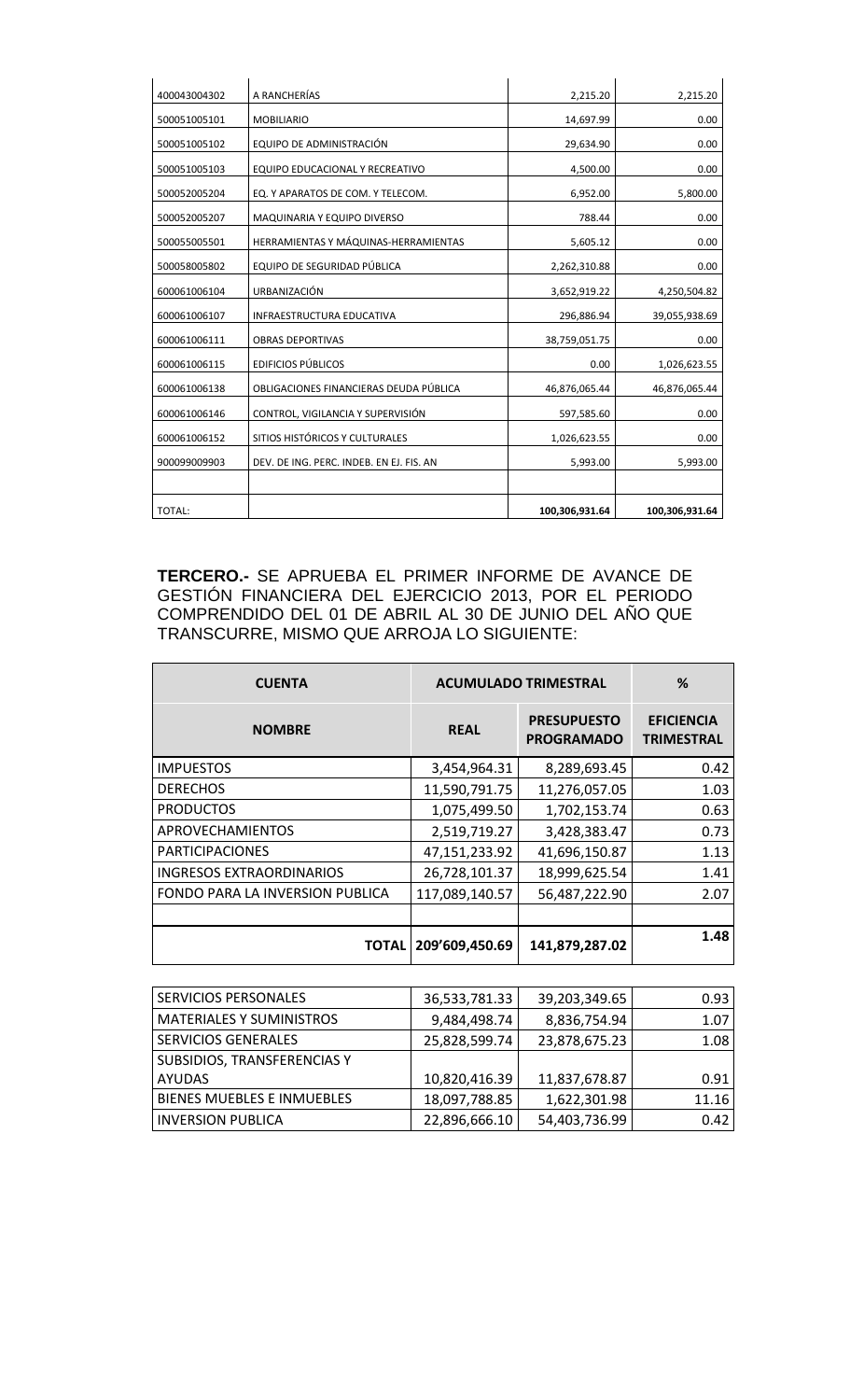| I DEUDA PUB. PASIVO CIRCULANTE Y |              |                                                    |         |
|----------------------------------|--------------|----------------------------------------------------|---------|
| <b>LOTROS</b>                    | $-60,150.35$ | 2,096,789.37                                       | $-0.03$ |
|                                  |              |                                                    |         |
| <b>TOTAL</b>                     |              | $\mid$ 123'601,600.80 $\mid$ 141,879,287.02 $\mid$ | 0.87    |

| <b>SECTOR SALUD</b>                 | 3,960,730.58   | \$4,389,018.98   | 0.90 |
|-------------------------------------|----------------|------------------|------|
| DESARROLLO URBANO                   | 836,937.02     | \$947,502.64     | 0.88 |
| <b>SERVICIOS MUNICIPALES</b>        | 12,753,455.62  | \$12,650,840.72  | 1.01 |
| <b>ECOLOGIA</b>                     | 814,864.38     | \$715,135.30     | 1.14 |
| <b>EDUCACION</b>                    | 6,689,011.73   | \$7,274,924.96   | 0.92 |
| <b>SEGURIDAD PUBLICA</b>            | 30,435,556.00  | \$24,866,088.10  | 1.22 |
| FORTALECIMEINTO A LA HACIENDA<br>Р. | 4,392,285.80   | \$6,207,435.86   | 0.71 |
| TRANSFERENCIAS ANUALES              | 3,999,108.50   | \$5,127,050.92   | 0.78 |
| <b>OBRA PUBLICA</b>                 | 26,705,502.30  | \$57,859,045.82  | 0.46 |
| <b>GESTION MUNICIPAL</b>            | 29,859,634.27  | \$18,590,130.58  | 1.61 |
| DESARROLLO ECONOMICO                | 3,154,514.60   | \$3,252,113.15   | 0.97 |
|                                     |                |                  |      |
| ΤΟΤΑL                               | 123'601,600.80 | \$141,879,287.02 | 0.87 |

**CUARTO.-** SE REMITA UNA COPIA A LA AUDITORIA SUPERIOR DEL ESTADO DE PUEBLA.

LO ANTERIOR CON FUNDAMENTO EN LOS DISPOSITIVOS LEGALES INVOCADOS EN EL DICTAMEN DE REFERENCIA.

NO HABIÉNDO ASUNTO QUE TRATAR SE DA POR TERMINADA LA PRESENTE SESIÓN DE CABILDO, SIENDO LAS CATORCE HORAS CON CATORCE MINUTOS DEL DÍA DIECISIETE DE JULIO DEL AÑO DOS MIL TRECE, PROCEDIENDOSE A LEVANTAR LA PRESENTE ACTA QUE FIRMAN LOS QUE EN ELLA INTERVINIERON.- DOY FE.--

## **SECRETARIO DEL H. AYUNTAMIENTO**

**C. JOSÉ ORLANDO CUALLO CINTA.**

**C. ELISEO LEZAMA PRIETO \_\_\_\_\_\_\_\_\_\_\_\_\_\_\_\_\_\_\_\_\_\_**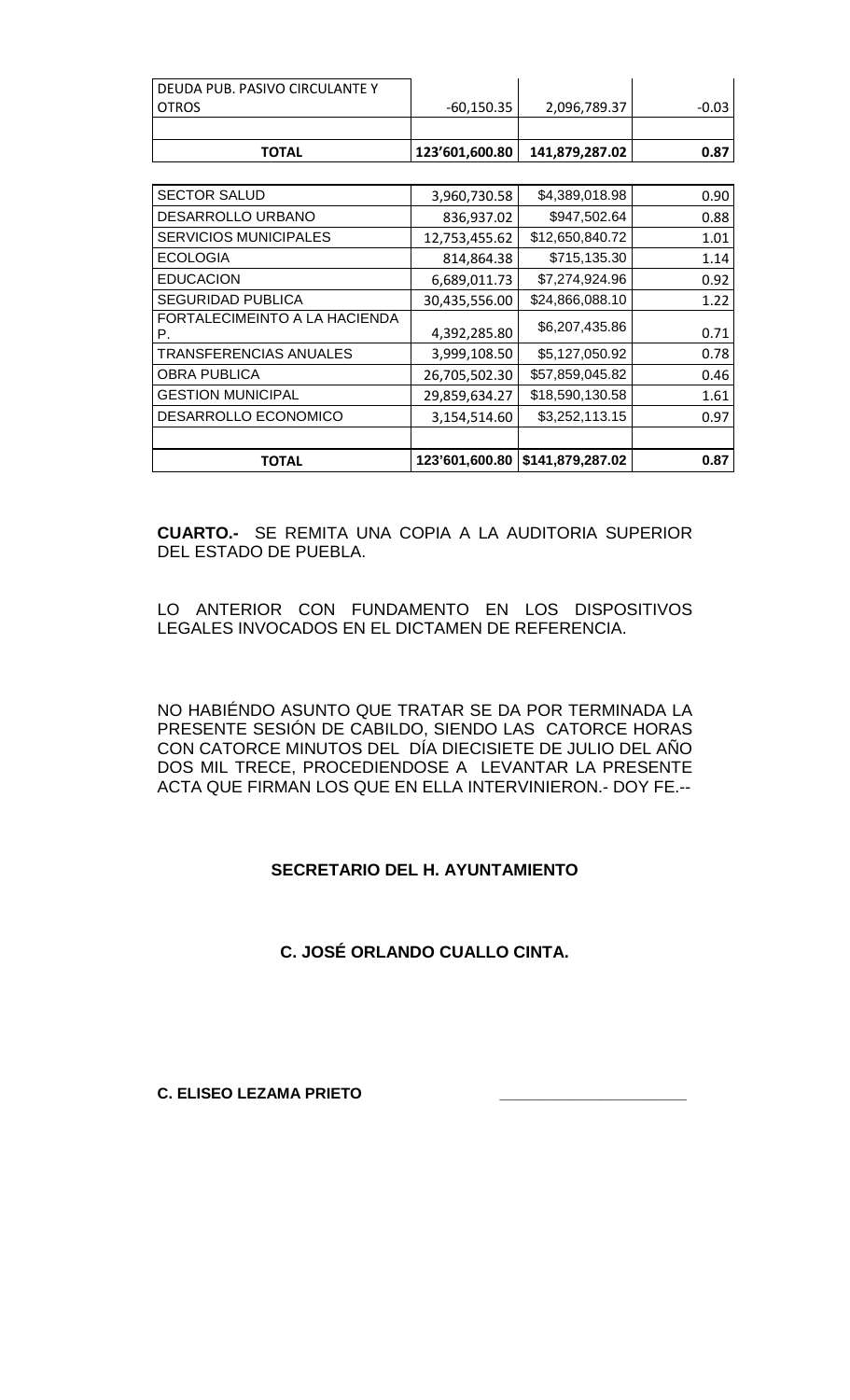| <b>C. HUGO RUBEN BOLAÑOS CABRERA</b>                                         |                                                                                                                       |
|------------------------------------------------------------------------------|-----------------------------------------------------------------------------------------------------------------------|
| <b>C. GABRIELA BRINGAS DELGADO</b>                                           | <u> 1989 - Johann Barbara, martin amerikan basar dan berasal dalam basar dalam basar dalam basar dalam basar dala</u> |
| <b>C. CARLOS ARENAS GUTIERREZ</b>                                            |                                                                                                                       |
| <b>C. GRETA GARCIA SALAZAR</b><br><b>C. CLOTILDE EFREN JUVENCIO PASTRANA</b> | <b>AUSENTE</b>                                                                                                        |
| <b>C. MANUEL MARCELINO JIMENEZ LOPEZ</b>                                     |                                                                                                                       |
| C. LAURA DEL ROSARIO WUOTTO DIAZ CEBALLOS                                    |                                                                                                                       |
|                                                                              |                                                                                                                       |
| <b>C. ARNULFO HERNANDEZ JUAREZ</b>                                           | <b>AUSENTE</b>                                                                                                        |
| <b>C. ALMA ROSA GARCIA VEGA</b>                                              |                                                                                                                       |
| <b>C. ISAAC AGUILAR SANCHEZ</b>                                              |                                                                                                                       |
| <b>C. CARLOS CADENA CORONA</b>                                               | <b>AUSENTE</b>                                                                                                        |
| <b>C. ENRIQUE BUSTOS FLORES</b>                                              |                                                                                                                       |